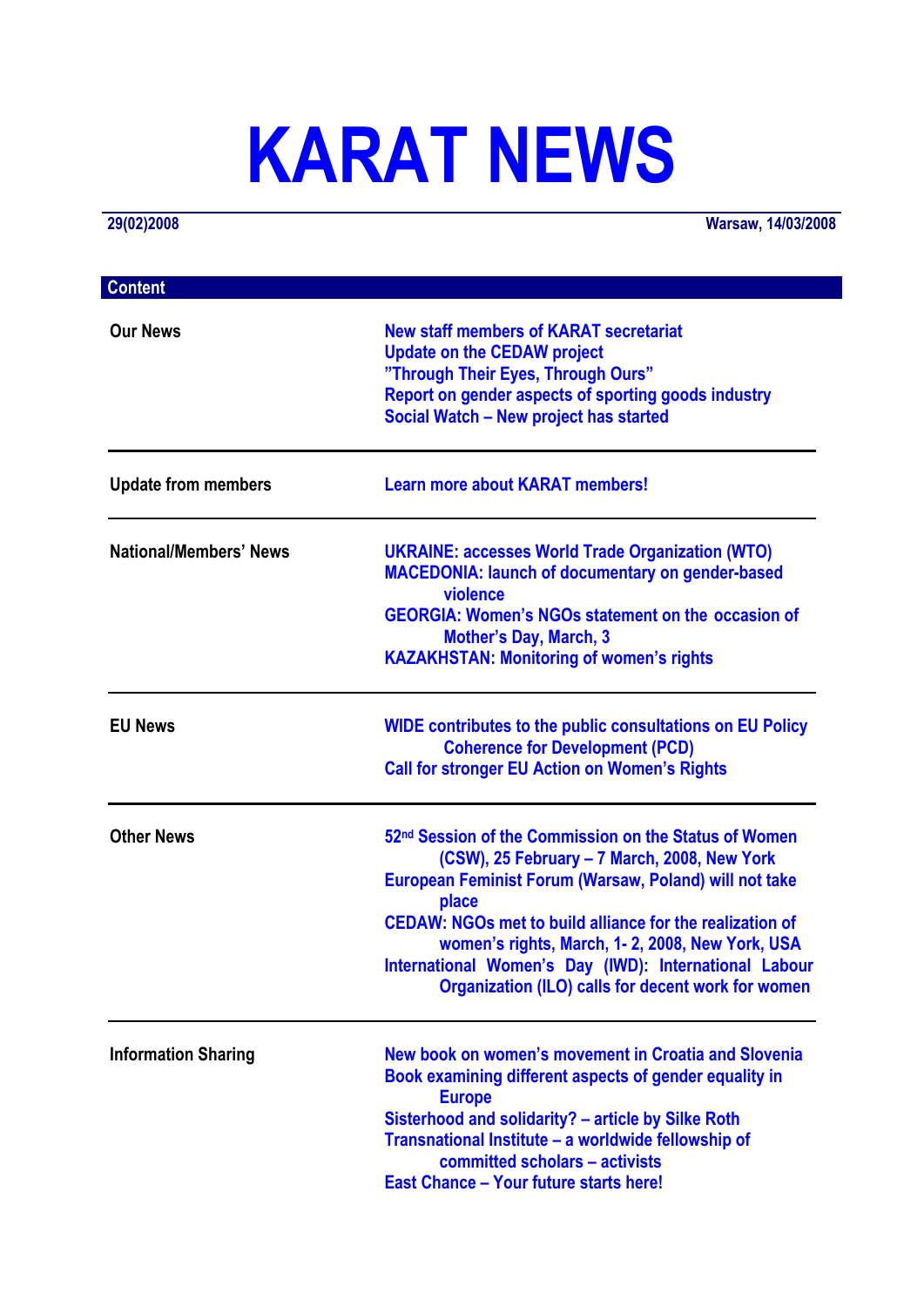**Prize for Women's Creativity in Rural Life Call for papers: 7th European Feminist Research Conference, June, 4 – 7, 2009, Utrecht Training programme of IHRN, National University of Ireland, Maynooth** 

#### **Our News**

Dear KARAT News readers,

Beginning from this issue of KARAT News, we are starting a round of introductions of KARAT Coalition membership – organizations as well as individual members This is done in order to get to know each other better, learn more about our projects, strategies and national contexts in which we work.. These introductions are to be found in *National/Members' News* section. This time we have a pleasure to introduce our individual member – Katalin Medvedev and Gender – Center from Moldova. We hope that you will find this information interesting, inspiring and useful. We are looking forward to receiving profiles from other. Further, if there is anything that you would like to update KARAT News readers on, let us know! Just e-mail me at: [magda.pochec@karat.org.pl](mailto:magda.pochec@karat.org.pl)

#### **New staff members of KARAT secretariat**

In February/March, KARAT secretariat has been joined by 5 new staff members. In the first round, we would like to introduce to you Monika Roslonska. Katarzyna (Kasia) Staszewska and Ewa Pintera.

*Monika* took a position of finance officer and she will deal with all the projects from the financial perspective.

*Kasia* is our new networking officer and she will be working closely with KARAT members which will included updating them on activities undertaken by Karat and assisting them in becoming involved in relevant initiatives. Since KARAT consists of over 50 member organizations now, we find it highly important to cooperate with all of you in a more professional way.

*Ewa* is coordinating the project "Through their eyes, through ours: Raising Public Awareness about development problems faced by women form developing countries form EU Eastern Neighborhood, Balkans and Central Asia" that has just started and you can learn more about it in the separate news below.

#### **Update on the CEDAW project**

On 27-28 March Karat will be hosting the first strategic meeting organised within the project "Building towards Eastern European and Central Asia NGO Coalition on Optional Protocol to CEDAW". The meeting will be attended by women delegated by project partner organizations: Women's Independent Democratic Movement from Belarus, International Women's Political Resource Centre from Georgia, Gender-Center from Republic of Moldova and Ukrainian Women's Fund from Ukraine. More information about the project is available at: [http://karat.org/economic\\_lit/cedaw.html](http://karat.org/economic_lit/cedaw.html)

The project is coordinated by Aleksandra Solik who you can contact at: aleksandra.solik@karat.org.pl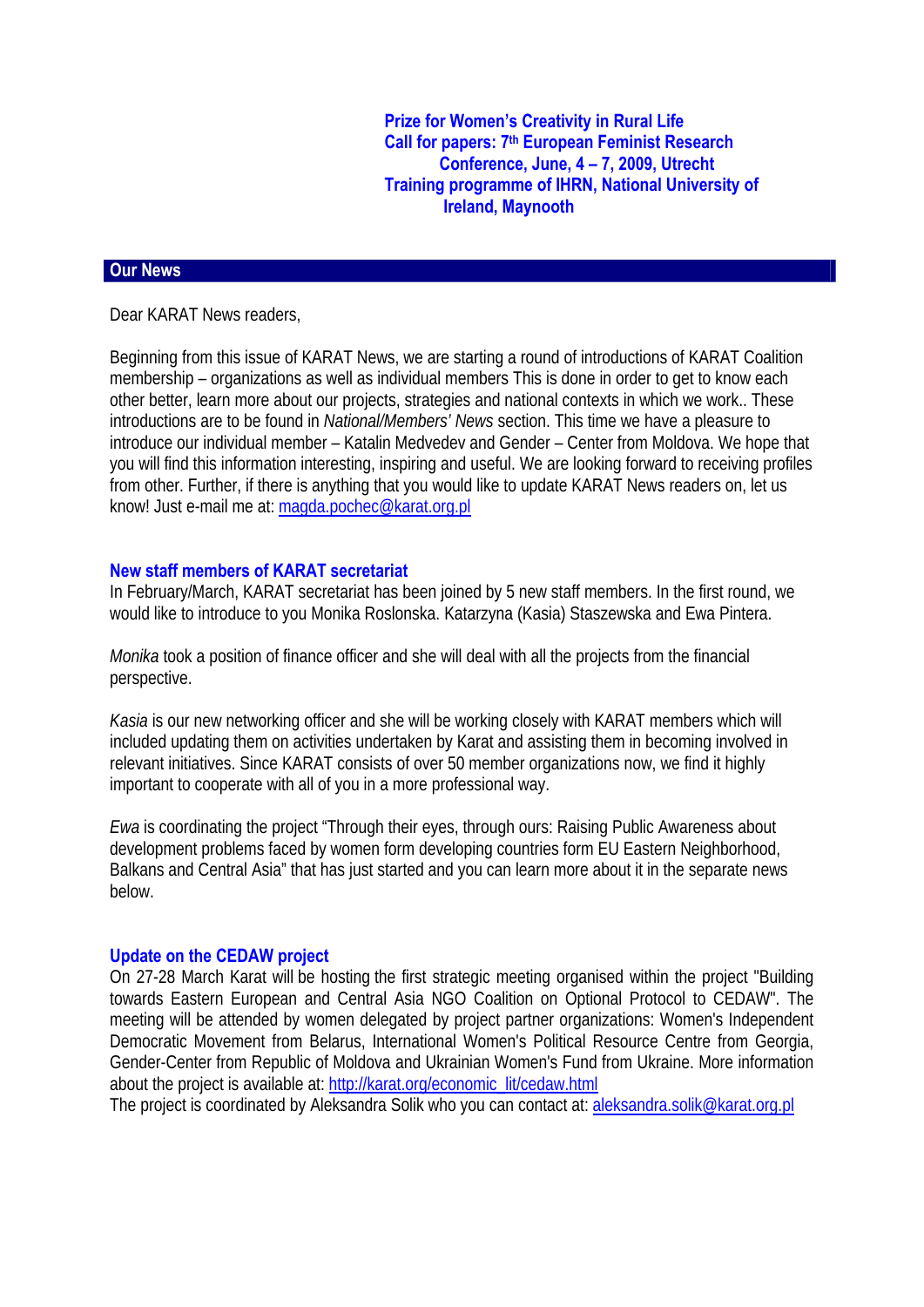#### **"Through Their Eyes, Through Ours"**

On first of March Karat as a lead agency has started a 3 year project funded by European Commission titled: "Through their eyes, through ours: Rising Publics Awareness about development problems faced by women from developing countries from EU Eastern Neighbourhood, Balkans and Central Asia". The project is implemented in partnership with Karat member organizations: Centre for Communication and Development (Slovakia); Permaculture and Peacebuilding Center Ppc Shtip (Macedonia) as well as GenderMediaCaucasus Journalists' Association (Georgia), WOMNET (Germany)**,** and WIDE (Belgium). The objective of the project is producing and presenting to the general public, particularly the CEE New Member States information addressing development problems of women in the developing neighbouring countries, and developing countries from the Balkans and Central Asia, in accessible convincing, not fragmented or sensationalized manner. The project will place strong emphasis on involving as many Karat members as possible. The main event of the project implemented this year will be exhibition of the artwork produced by women from Balkans, Central Asia, Ukraine, Moldova and Belarus focusing on the economic situation of women in these countries and undermining existing negative gender stereotypes. The call for the submission of artwork will be issued soon. The fist important activity of the project will be the strategic meeting of the partners which will take place in the middle of April. In each issue of Karat News we will be providing you with more updating on activities related to the project, however if you want any more specific information now please write to Anita at [anita.seibert@karat.org.pl](mailto:anita.seibert@karat.org.pl) .

#### **Report on gender aspects of sporting goods industry**

Titled "*Fair Play always in Fashion. Consumers' awareness and working conditions of women in sporting goods industry*", the report includes three major topics. It diagnoses the condition of the sporting goods industry in Poland, examines working conditions of women and finally assesses consumer's needs and attitudes. The report is a part of project "FairPlay in sporting goods industry" that is realized by Karat Coalition in partnership with Sudwind Agentur (Austria) and Inkota (Germany). The main objective of the project is to raise awareness among consumers on the working conditions in the sporting goods production in the whole chain of suppliers, including CEE countires and mobilize consumers' support for worker's rights.

The electronic version of the report is available at:

[http://www.karat.org/publications/report\\_fashion\\_EN.pdf](http://www.karat.org/publications/report_fashion_EN.pdf)

If you have any questions you can contact Joanna Szabunko, who coordinates the project at: [joanna.szabunko@karat.org.pl](mailto:joanna.szabunko@karat.org.pl)

With this project KARAT also supports Play Fair 2008 campaign that is taking place in the lead up to the 2008 Olympic Games to push for respect for workers' rights in the global sporting goods industry. We encourage other organizations to support this campaign as well.

For more information visit the campaing's website at:

<http://playfair2008.org/>

#### **Social Watch – New project has started**

With the 1<sup>st</sup> of March, Karat has started a new three-year project *Promoting Social Development: building capacities of Social Watch Coalitions* co-financed by European Commission*.* Social Watch is an international network of non-government organizations monitoring national policies and alternative policy proposals from a "grassroots" perspective. The project is to enhance actions and impact of Social Watch coalitions in Italy, the Czech Republic and Poland, that is above all, to improve capacities of analyzing public policies and their impact upon development objectives, mobilize civil society and dialogue with national, regional and local decision makers to shape policies within national coalitions of Social Watch, especially Poland and Czech Republic.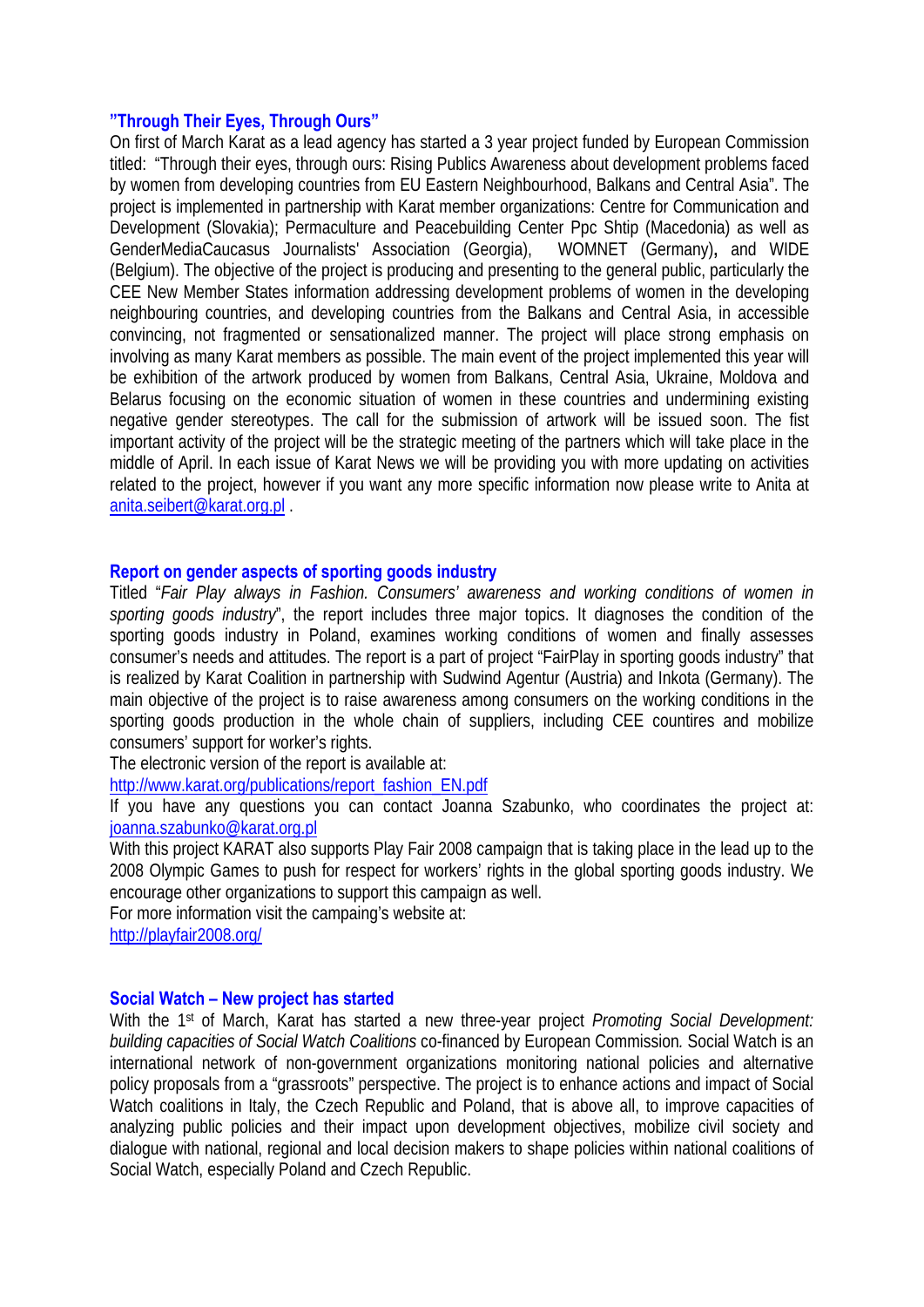Karat will participate in capacity building sessions and will become a competent Social Watch coalition leader in Poland. The monitoring activities will focus on gender and social development issues. The project is led by a Consortium of three organizations - two Italian: UCODEP and MANITESE and Karat Coalition, and realized with several partners, including Oxfam Novib, Eurostep, Ekumenische Akademie Prague, Lunaria, Fondazione Culturale Responsibilita' Etica, Carle.net.

If you have further questions you can contact Julia Wrede at [julia.wrede@karat.org.pl](mailto:julia.wrede@karat.org.pl)

#### **UPDATE FROM MEMBERS**

#### **Learn more about KARAT members!**

Born in Hungary, but currently living in the United States, **Katalin Medvedev,** Ph.D. (individual member of KARAT) has a wide area of expertise that includes: Construction and expression of cultural identity through dress; intersections of gender, race, class, sexuality and dress; feminist theories and methodologies as well as Women's history. Katalin works as an assistant professor at the University of Georgia and is involved in a scholarly project that investigates the St. Paul Women's Institute's activities in the 1930s in Minnesota and the membership's consumer agency and its influence of increasing commerce in St. Paul.

# **GENDER-CENTRU**

**Gender-Center** from Moldova is a nonprofit organization working to promote gender equality in society trough information, education and communication. Most spectacular successes of the organization in recent years was direct contribution to elaboration and advocacy for Moldovan Gender Equality Law (February 2006) and Law on Prevention and Combating Family Violence (February 2008). It also authored shadow report for the UN CEDAW Committee. Currently, Gender-Center is running a project entitled "Preventing and Managing Gender Based Violence" that is aimed at raising capacities of policemen on victims' protection through assurance of victim' security by using Protection Order (new tool for Moldovan legislation). The organization also facilitates trainings on gender equality for teachers and students.

We encourage you to visit their website which is also available in English: [www.gender-centru.md](http://www.gender-centru.md/)

#### **National/Members' News**

#### **UKRAINE: accesses World Trade Organization (WTO)**

Ukrainian government has to ratify the agreement till June 2008 and one month after, the country will formally become member of WTO. Accession makes Ukraine eligible to negotiate free trade agreements (FTA) with the European Union. EU-Ukraine negotiations has been already launched on 14th of February in Kiev. FTA has to be viewed as a part of the European Neighbouring Policy (ENP) as economic development contributes to the stability of the region. EU-Ukraine FTA negotiations have important gender aspect as almost 50% of economically active population in Ukraine are women. You can learn more about gender implications of EU-Ukraine trade relations by reading WIDE's fact sheet that is available online at:

<http://62.149.193.10/wide/download/EU-Ukraine%20gender%20factsheet.pdf?id=568>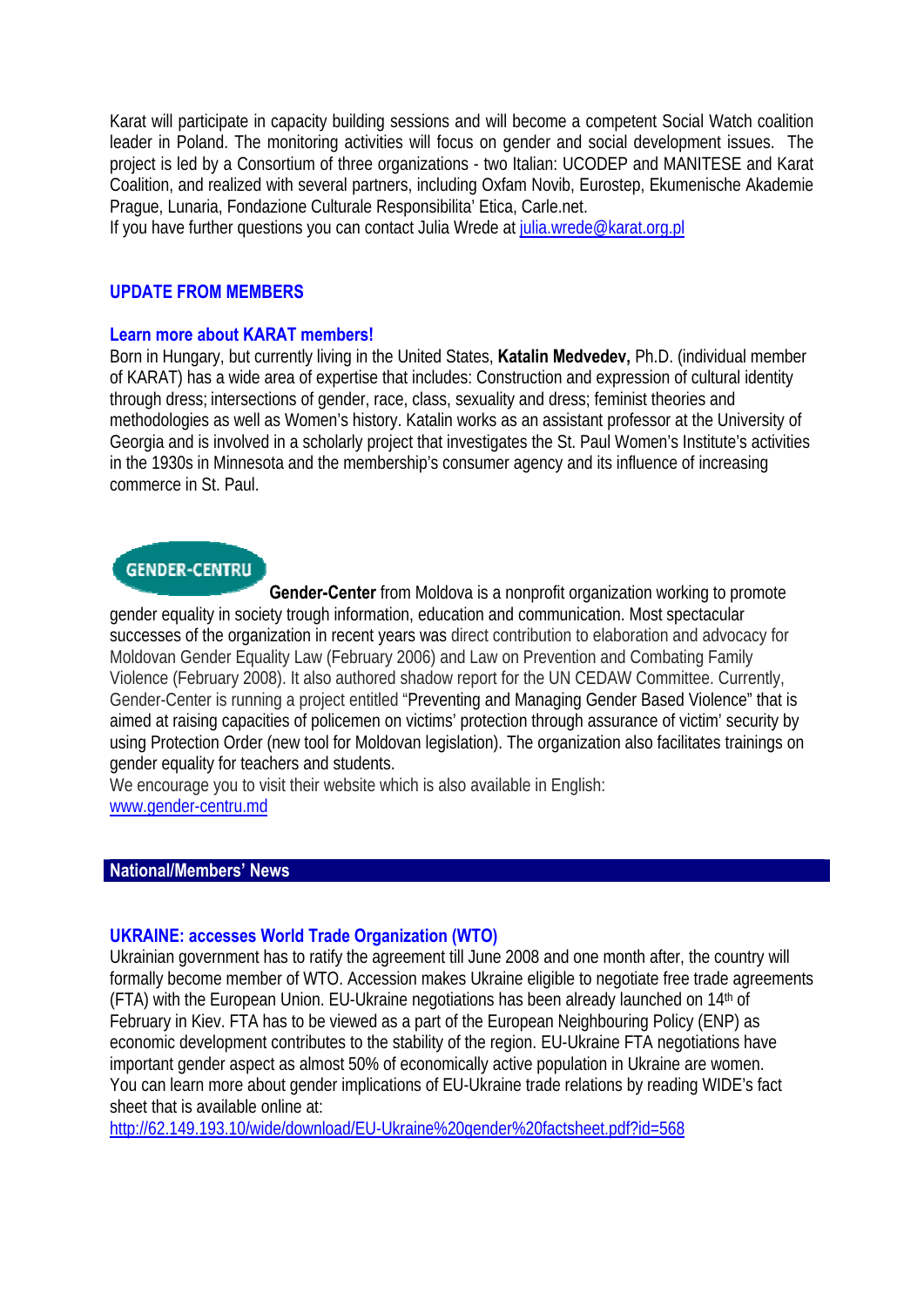#### **MACEDONIA: launch of documentary on gender-based violence**

The documentary movie titled "*Starts with a scream and must never end in silence"* is a contribution upon overcoming the problem with violence against women. With this movie, the National Council of Women of Macedonia – SOZM alerts about the situation with domestic violence and women' victims who live maltreated and limited from their freedom. The movie presents the efforts by the institutions and civil sector, as well the established mechanisms and accomplished results in the fight against this societal evil. The author of the documentary movie is the famous Macedonian editor Teona Mitevska

#### **GEORGIA: Women's NGOs statement on the occasion of Mother's Day, March, 3**

Women's movement takes a chance to discuss what does maternity means in Georgia and how it affects women's position, especially in terms of reconciliation of family and professional life. NGOs claim that the states policies and programmes aimed at boosting fertility rate and addressing challenging demographic situation of a country are not enough as they are only targeted at eradication of poverty (about 15% of population lives below the poverty line) and vulnerable groups. The problem is there are no policies targeted specifically at maternity as such in Georgia. Particularly, there are no provisions that will secure women from discrimination faced on the labour market. NGOs highlight that maternity should not be an obstacle to professional development and that the government must take an action on that. Press release of the Georgian Women NGOs Coalition is available at: <http://www.wcg.org.ge/eng/index.php>

#### **KAZAKHSTAN: Monitoring of women's rights**

The Organization for Security and Co-operation in Europe (OSCE) organized a five-day workshop on the methodologies used to monitor women's rights. It was targeted at governmental as well nongovernmental representatives. They learned how to investigate, document and report on the implementation of the government's international commitments on women's rights. The workshop had also strong focus on economic rights that were included in the recommendations to Kazakhstan elaborated by the UN CEDAW Committee. The follow up workshop is already planned. The workshops are part of the project "Strengthening Human Rights in Central Asia", co-organized with *Equitas - International Centre for Human Rights Education,* the CIS Regional Office of the UN Development Fund for Women, and co-funded by the European Commission and the Canadian International Development Agency in 2007-2009.

For more information go to:<http://www.osce.org/item/29617.html>

#### **EU News**

#### **WIDE contributes to the public consultations on EU Policy Coherence for Development (PCD)**

Recently, the European Commission has facilitated public consultation as it is in the process of preparing the Communication on PCD. It will be issued in March 2008 and it is hoped that the Commission will incorporate WIDE's input. First of all, WIDE identifies policy coherence as a key issue in the discussion around financing for development (FFD), aid effectiveness (AE) and aid for trade (AfT). According to WIDE, policy coherence should move towards the achievement of specific sets of social and economic goals that benefit the maximum number of people, especially vulnerable and discriminated groups. In other words, it should be peoplep-centered concept in compliance with UN Commitments, especially as regards women's rights and gender equality.

WIDE has formulated concrete recommendation for the European Commission.

You can read more about this in the February issue of WIDE newsletter that is available online at: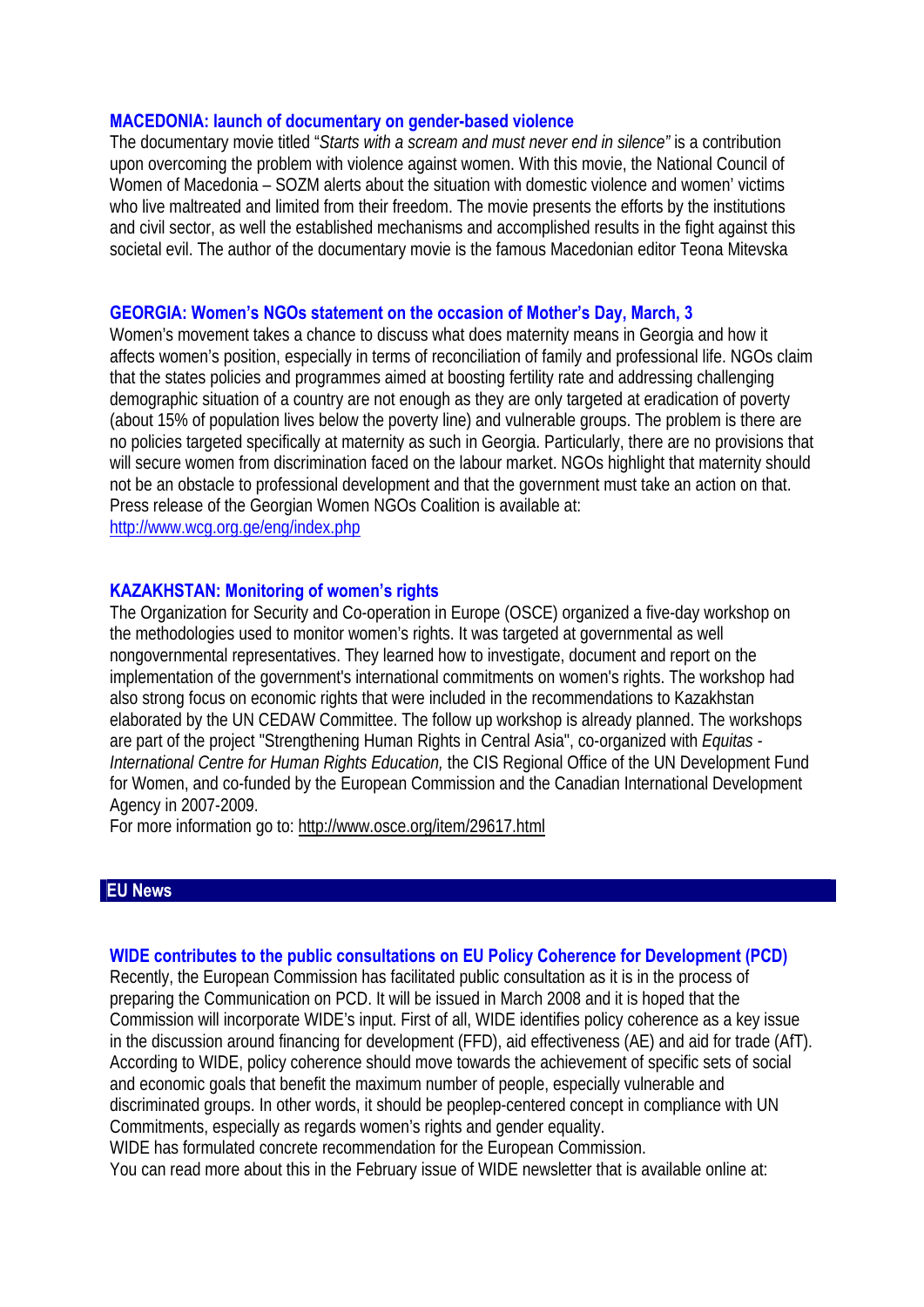#### [http://62.149.193.10/wide/download/2008\\_News\\_2.pdf?id=586](http://62.149.193.10/wide/download/2008_News_2.pdf?id=586)

#### **Call for stronger EU Action on Women's Rights**

At the occasion of the International Women's Day, the European Parliament calls upon the Council of the European Union to adopt guidelines on women's rights. The initiative of the scaled up commitment to women's rights of the EU has been launched by the International Federation for Human Rights (FIDH) that prepared position paper and appealed to MEPs to support it. The position paper on the EU guidelines on women's rights is available at: <http://www.fidh.org/IMG/pdf/FIDHguidelinesonwomenrightsFeb08.pdf> You can also check up the list of MEPs who support the appeal at: <http://www.fidh.org/spip.php?article5318#2>

#### **Other News**

#### **52nd Session of the Commission on the Status of Women (CSW), 25 February – 7 March, 2008, New York, USA**

The theme of the 52nd CSW session was *Financing for gender equality and the empowerment of women.* The most important outcome is a document called Agreed conclusions that has been drafted by Division for Advancement of Women (DAW). NGOs are not satisfied with the draft as in fact it has weak language on the financing for women's rights movement. It does not specify the sources and size of the funding so does not indicate concrete obligations of the Member States.

During the session, there has been also a strong lobbing of the NGOs as regards gender equality architecture reform (GEAR) of the United Nations. Liberia has proposed to create a consolidated, strong and fully resourced United Nations entity for women and gender equality led by an Under-Secretary General that combines normative and operational functions to effectively enhance results at the country level.

Karat participated in the session as a part of WIDE delegation.

For more information about the session visit CSW's website at:

<http://www.un.org/womenwatch/daw/csw/>

To learn more about GEAR campaign go to: <http://www.gadnetwork.org.uk/pdfs/Sept07/GEAR%20Campaign%20Statement.pdf>

#### **European Feminist Forum (Warsaw, Poland) will not take place**

Planned to take place in June 2008, the European Feminist Forum (EFF) that is meant to be a platform for debate for women's movement in Europe has been canceled due to lack of funding. The organizers: Karat Coalition (host) and IIAV (secretariat) put much effort in fundraising for this needed and long awaited event but none of the approached donors was able to provide financial support. This can be viewed as another example of cuts in funding available for women's movement and feminist agenda. Nevertheless, women's rights activists are still encouraged to exchange ideas and to continue discussion via EFF's website that will be maintained for at least two years. On 28<sup>th</sup> of March, 2008 there is a meeting in Amsterdam with to define the character of the planned publication. More information is available at:

<http://europeanfeministforum.org/spip.php?article417&lang=en>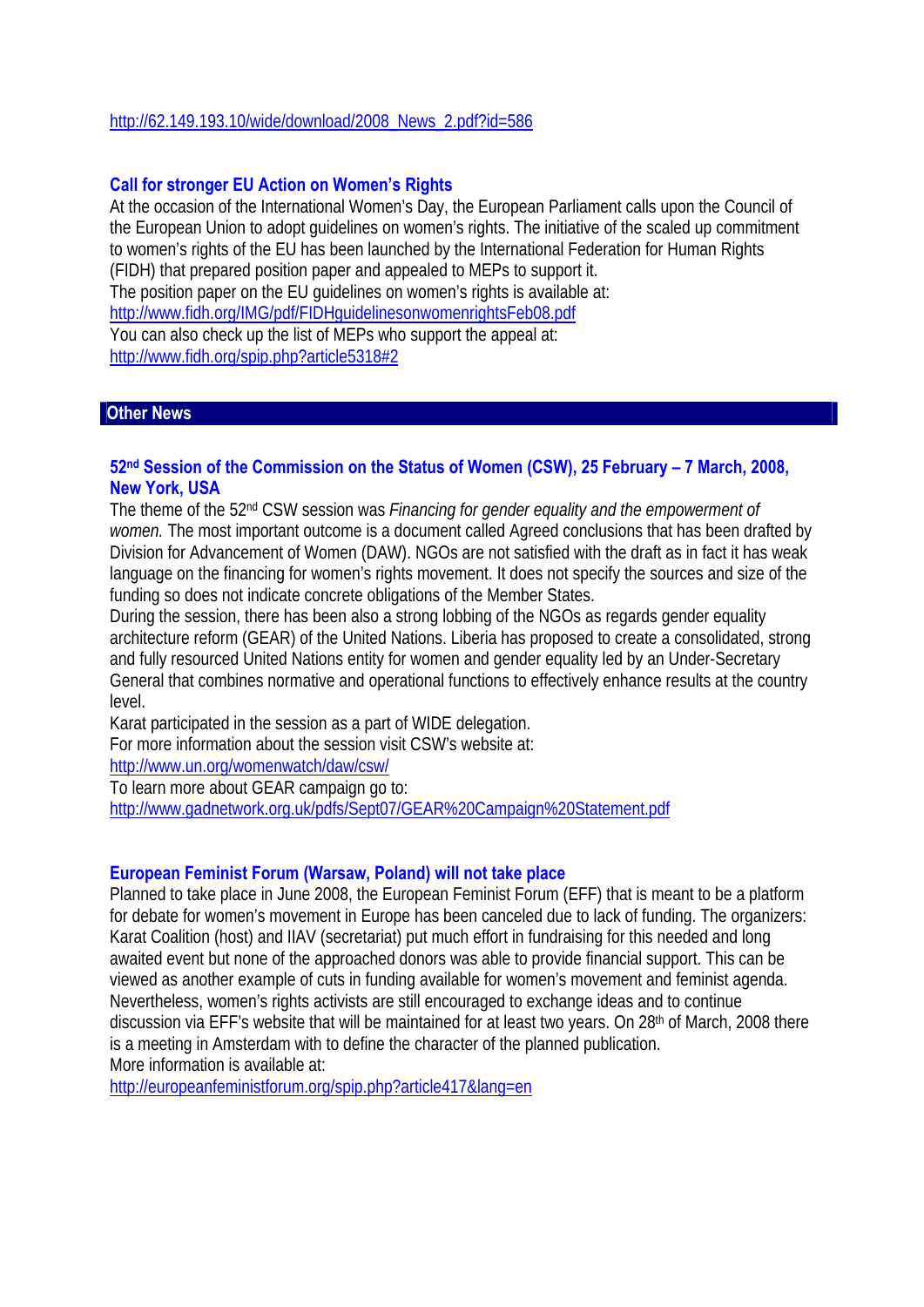# **CEDAW: NGOs met to build alliance for the realization of women's rights, March, 1- 2, 2008, New York, USA**

The aim of the alliance building meeting was to explore ways to develop and strengthen cross-regional advocacy for women's rights within the framework of the UN Convention on the elimination of all form of discrimination against women (CEDAW). This was meant to be the first step towards building global partnership in executing women's rights worldwide through the UN Human Rights system. At this meeting there was also a room for women's organizations to share experiences on the CEDAW review process and its impact on the national activism.

The discussion has been initiated by IWRAW (International Women's Rights Action Watch) Asia Pacific, which is has been working for the realization of women's human rights through the lens of the Convention on the Elimination of all forms of Discrimination against Women since 1993 through various strategies.

Kinga Lohmann from Karat Coalition participated in the meeting. Karat is currently running a project that aims at building capacity of women's NGOs in CEE/CIS to use Optional Protocol to CEDAW.

To learn more about the project go to: http://karat.org/economic\_lit/cedaw.html

You can also contact Aleksandra Solik for more detailed information [aleksandra.solik@karat.org.pl](mailto:aleksandra.solik@karat.org.pl)  To learn more about IWRAW AP visit their website:<http://www.iwraw-ap.org/>

# **International Women's Day (IWD): International Labour Organization (ILO) calls for decent work for women**

At the occasion of the IWD, ILO organized panel discussion on the topic "decent work fro women" and launched new report that examines employment trends for women worldwide. It provides statistics and also addresses new indicator that is share of women in vulnerable employment. The chapters are divided into geographical region with a special section on Central and Southern European and CIS countries.

The report "Global Employment Trends for Women, March 2008" is available online at: [http://www.ilo.org/wcmsp5/groups/public/---dgreports/--](http://www.ilo.org/wcmsp5/groups/public/---dgreports/---dcomm/documents/publication/wcms_091225.pdf) [dcomm/documents/publication/wcms\\_091225.pdf](http://www.ilo.org/wcmsp5/groups/public/---dgreports/---dcomm/documents/publication/wcms_091225.pdf)

# **Information Sharing**

### **New book on women's movement in Croatia and Slovenia**

The author of the book, Andrea Spehar discusses impact on national gender policies of women's movement in two post-communist countries. The book is entitled *How Women's Movement Matter. Women's Movements' Strategies and Influence on Gender Policy Formation in Post-communist Croatia and Slovenia.* This publication focuses on four policy areas: violence against women, anti-discrimination policy, parental leave and pension reform.

### **Book examining different aspects of gender equality in Europe**

Recently published book titled "Multiple meanings of gender equality. A critical frame analysis of gender policies in Europe" takes (among others) a geopolitical context into account when discussing approaches to gender equality. It presents the diverse ways in which the concept is understood. There are case studies of particular countries including the ones from the CEE region – Hungary and Slovenia. Each chapter provides insights into the ongoing theoretical and political debate about "what is gender equality?"

If you would like to learn more about this publication follow the link: <http://www.ceupress.com/books/html/MultipleMeanings.htm>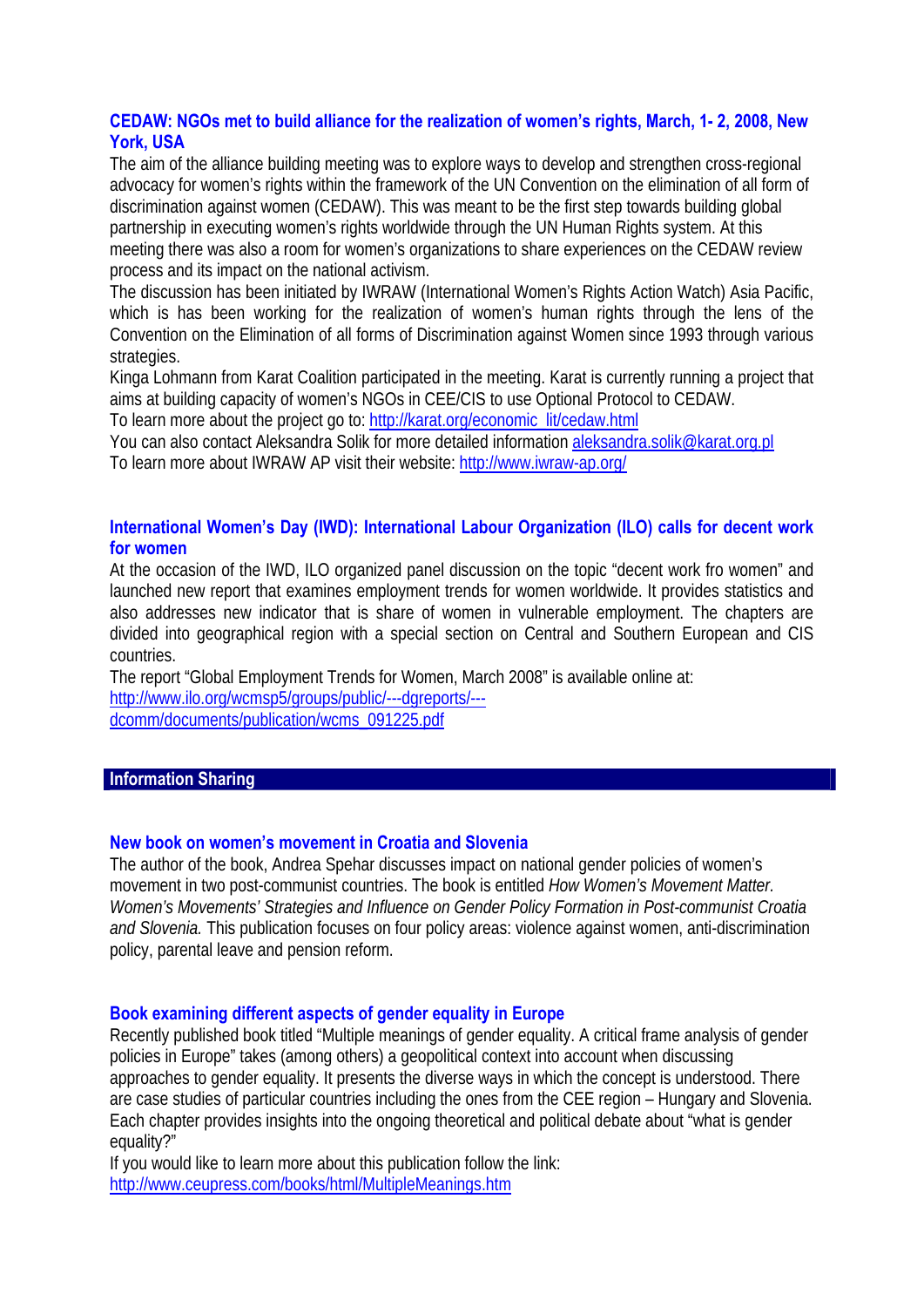#### **Sisterhood and solidarity? – article by Silke Roth**

The author examines the impact of EU enlargement on women's organizations, mainly form the new EU member states. It describes the dynamics of women's movements: opportunities and threats that women activists face in the EU. This unique paper elaborates also on the impact of transformation processes on women from Central and Eastern Europe.

The article can be purchased at:<http://sp.oxfordjournals.org/cgi/content/abstract/14/4/460>

#### **Transnational Institute – a worldwide fellowship of committed scholars – activists**

The website of Transnational Institute contains interesting resources – articles and opinion papers on the variety of issues including economics, democracy, social policy and so forth. There is a special 'Europe' section that you might find useful.

Check it up at:

[http://www.tni.org/list\\_page.phtml?&publish=Y&int02=&pub\\_niv=&workgroup=&text06=&text03=&keywo](http://www.tni.org/list_page.phtml?&publish=Y&int02=&pub_niv=&workgroup=&text06=&text03=&keywords=EUTR&lang=&text00=&text10=&menu=11a) [rds=EUTR&lang=&text00=&text10=&menu=11a](http://www.tni.org/list_page.phtml?&publish=Y&int02=&pub_niv=&workgroup=&text06=&text03=&keywords=EUTR&lang=&text00=&text10=&menu=11a)

#### **East Chance – Your future starts here!**

A very useful website especially for young citizens of the CEE/CIS region that provides information on the great deal of opportunities available: scholarships, events, jobs, conferences, seminars and so forth. Besides being a comprehensive database for individuals looking for internships and other forms of activities, it gives useful hints on how to write successful CV/resume and how to prepare traveling abroad or apply for scholarship.

We encourage you for visit the website at: [www.eastchance.com](http://www.eastchance.com/) 

### **Prize for Women's Creativity in Rural Life**

This is a prize of the Women's World Summit Foundation honouring creative and courageous women and women's organizations working to improve the quality of life in rural communities around the world. Organizations and individuals are encouraged to nominate candidates. The deadline is March, 31, 2008. For detailed information go to:

<http://www.woman.ch/women/1-introduction.php>

#### Call for papers: 7<sup>th</sup> European Feminist Research Conference, June, 4 – 7, 2009, Utrecht, the **Netherlands**

The main focus of the conference is on the way in which knowledge, politics and the imagination inform gendered culture in contemporary Europe. It is organized jointly by three institutions: ATHENA (Advanced Thematic Network in Activities in Women's studies in Europe), Gender Studies Programme Utrecht University and AOIFE (Association of Institutions for Feminist Education and Research in Europe). The idea is to make this event interdisciplinary which should be taken into account when submitting abstract. One of the key topics will be Social Economic Europe. Learn more at:

[http://historyfeminism.wordpress.com/2008/02/19/call-for-papers-7th-european-feminist-research](http://historyfeminism.wordpress.com/2008/02/19/call-for-papers-7th-european-feminist-research-conference-netherlands/)[conference-netherlands/](http://historyfeminism.wordpress.com/2008/02/19/call-for-papers-7th-european-feminist-research-conference-netherlands/)